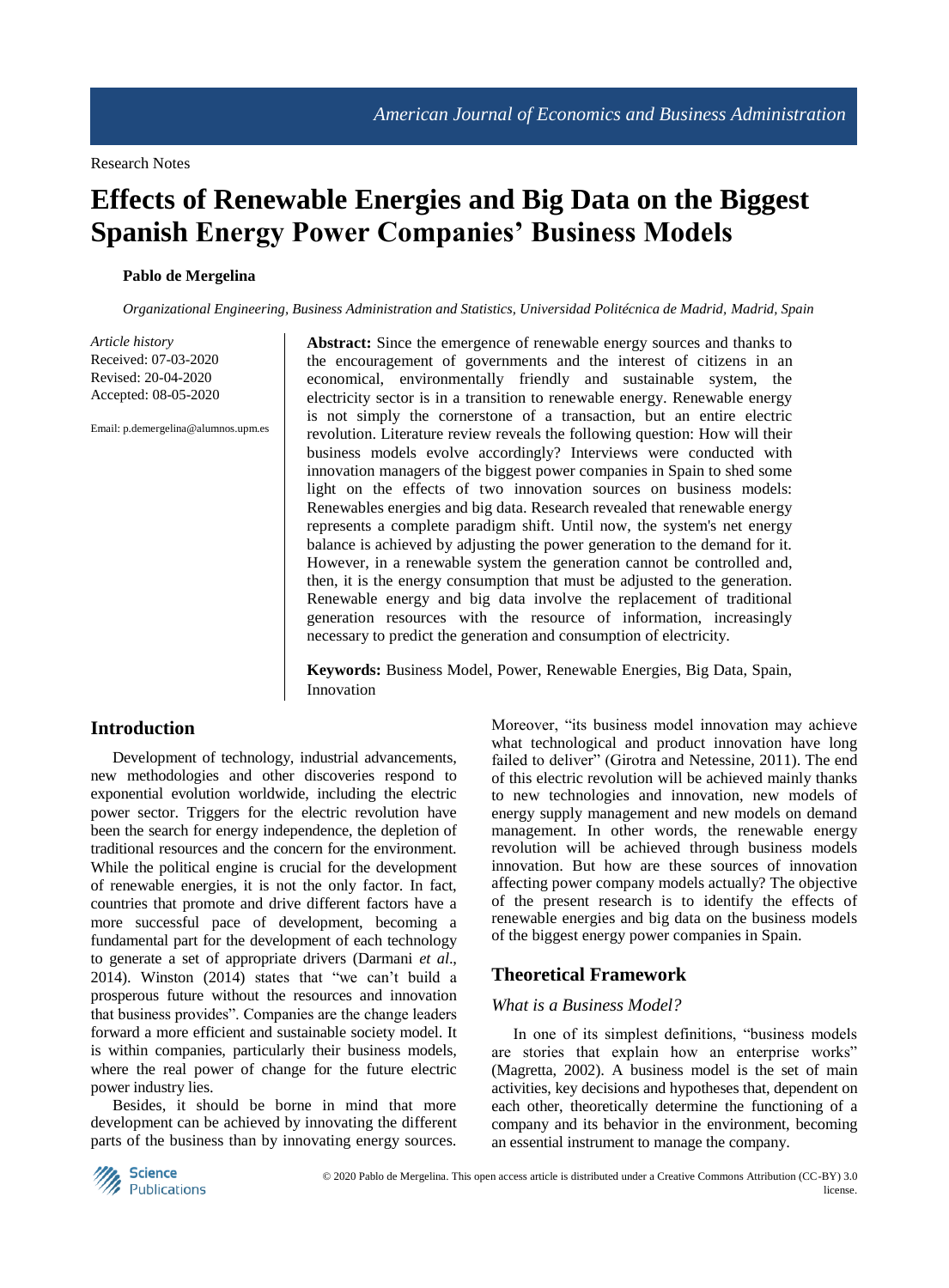Pablo de Mergelina / American Journal of Economics and Business Administration 2020, Volume 12: 42.48 **DOI: 10.3844/ajebasp.2020.42.48**



**Fig. 1:** Four main fields of business model canvas; Source: Authors

Today, whenever the word innovation is heard, it is directly associated with products or services research and development, or the creation of new ones; which is only part of a business model: The value proposition. However, "business model innovation is a wonderful thing. At its simplest, it demands neither new technologies nor the creation of brand-new markets" (Girotta and Netessine, 2014). In fact, innovation in products or services, without innovating in the other parts of the business model, is not enough to drive a competitive advantage (Zott *et al*., 2011).

Innovation in business models refers to changes on these decisions: What you will offer, when will decisions be made, by whom and why (Girotta and Netessine, 2014). Innovation in business encompasses the redesign of any part that determine the operation of the company with a clear objective: To gain a competitive advantage over the competition. If a business model is the stories that tell how a company works, the innovation of the business model is to rewrite any of those stories.

The business model canvas divides any business model in nine basic components and they are placed forming a template so that the visualization of the relation between the different parts of the business is simple, "that helps the user to map, discuss, design and invent new business models" (Ching and Fauvel, 2013). However, in literature, many authors, such as Ballon (2007) or King (2010), go further and simplify the business model canvas by grouping the nine blocks into four (Fig. 1). This new structure of the business model lies in the fact that the relationships and dependencies between some of the nine blocks are close enough to form a single block. These four elements are: Customerside, value proposition, system-side and value capture. The greatest limitation of the canvas business model is the exclusion of external forces or agents, that is, the exclusion of the strategy. Therefore, since it is not intended to study the market strategy of companies and only their internal business structure, the canvas business model is considered the best tool for the study.

#### *Spanish Electricity Grid Legislation*

The legislation of the Spanish electricity grid constitutes an electric power system composed of six agents: electricity producers, distributors and retailers, system operator, market operator and industry supervisor. The latter three are public designation bodies. In Spain, the electric power industry is mostly integrated –approximately 80%– by five major power companies: *Endesa*, *Iberdrola*, *Naturgy*, *EDP* and *Viesgo*; the first three reach 65% of the market share (CES, 2018).

The current literature study (Ritcher, 2013; 2012; Engelken *et al*., 2015; de Roca 2018; 2019; Bughin *et al*., 2010; Loebbecke and Picot, 2015; Cotteleer and Sniderman, 2017; Lee *et al*., 2014) of the opportunities presented by the electricity sector has collected and identified certain effects derived from renewable energies and big data, as it is depicted on Table 2.

#### **Methodology**

To achieve a minimum of validity, the following minimum requirements were established: Data was data was collected from the three out of the top five electricity companies by power capacity, power annually generation, clients and sales in Spain.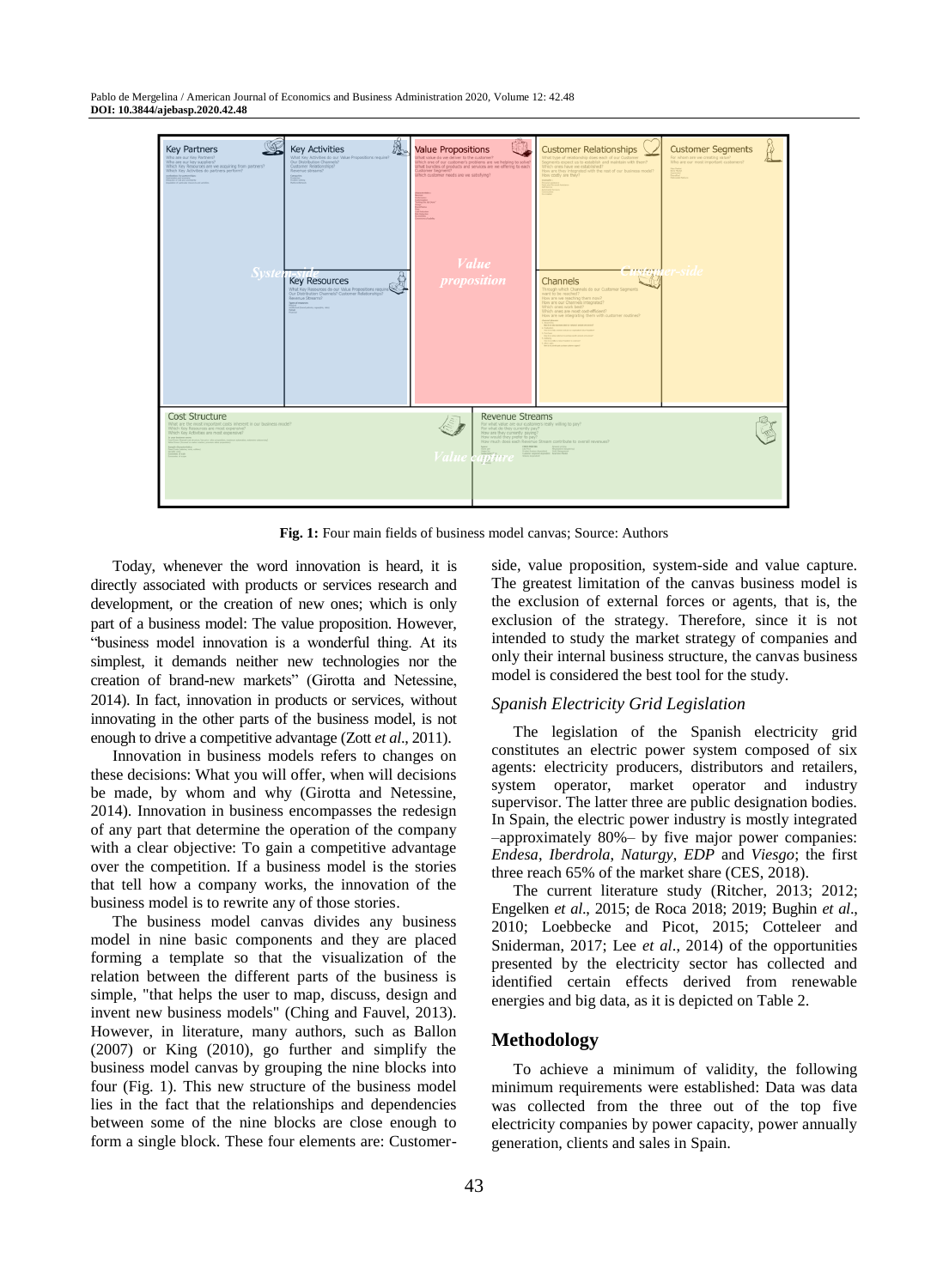Pablo de Mergelina / American Journal of Economics and Business Administration 2020, Volume 12: 42.48 **DOI: 10.3844/ajebasp.2020.42.48**

| <b>Table 1:</b> Companies interviewed and position of innovation experts |                                     |                                       |                                     |  |  |  |
|--------------------------------------------------------------------------|-------------------------------------|---------------------------------------|-------------------------------------|--|--|--|
|                                                                          | Company 1                           | Company 2                             | Company 3                           |  |  |  |
| Activities                                                               | Generation, distribution and retail | Generation, distribution and retail   | Generation, distribution and retail |  |  |  |
| Expert position                                                          | Head of Idea Hub                    | Member of innovation start-up program | InnovaHub Leader                    |  |  |  |
| $No$ employees                                                           | > 6.000                             | > 6.000                               | > 6.000                             |  |  |  |
| $No$ customers                                                           | $3-12$ m                            | $3-12$ m                              | $3-12$ m                            |  |  |  |
| Generation capacity                                                      | $>15$ m GW                          | $>15 \text{ m GW}$                    | $>15$ m GW                          |  |  |  |
| <b>EBITDA</b>                                                            | 2-5 bn euros                        | 2-5 bn euros                          | 2-5 bn euros                        |  |  |  |

**Table 1:** Companies interviewed and position of innovation experts

These would represent 50% of the electric power sector in terms of market share considering companies had the same market relevance. As an exploratory study, questions are open-ended and the structure of the interview should be flexible to small order changes, the omission of certain questions or inclusion of others as it is conducted. Therefore, it is a semi-structured interview (Saunders *et al*., 2009). The total number of companies interviewed is three, all having generation, distribution and retail of electricity activities. The participants interviewed are heads of innovation departments of their respective companies (Table 1), in literature called interviews with experts. The interviews were conducted during the second quarter of 2019, in person and lasted on average one hour.

## **Results and Discussion**

The initial hypotheses on the effects of renewable energies and big data on the biggest power companies' business models are discussed hereunder with the results obtained on interviews. This comparison is divided according to the four elements of the business model canvas: Customer-side, value proposition, system-side and value capture (Table 2).

One of the recurrent results in reviewing renewable energy literature is that renewable energies literature will not have an excessively significant impact on business models due to the fact that renewable generation is interchangeable with traditional generation (Ritcher, 2013). The energy generated is exactly the same. However, the research shows the following.

As for the customer-side, interviews reveal how the renewable origin of energy is not only a customer's need (Ritcher, 2013) but has truly become a firm condition for customers. In addition, customers demand greater simplicity when it comes to knowing whether the energy they consume is renewable in origin or not. On the other hand, renewable energy has promoted a new separation in customer groups. Large companies that have added renewable energy consumption as one of their lines within their sustainability plans, even though they are already large energy consumers, are sold the energy differently, with Power Purchase Agreements (PPA). The interviews confirm that renewable energy has become the focus of companies' marketing strategy, as well as unveiling a new and better, more lasting relationship based on the services of selfconsumption consultancy.

Products for self-consumption and consulting services have not yet broken into the sector due to a lack of legislation. However, innovation leaders say that the recent change in regulation on self-consumption will drive the development of self-consumption. This is going to generate new business models. The value proposition has also undergone an incremental change by adding the renewable origin to energy.

Certification of the renewable origin of energy is also generating new business opportunities. Whether through guarantees of origin, green certificates or certification systems used in the future, trading companies can purchase energy with a differential value even without having generating activities. The interviews confirm the assumptions raised about renewable brand value and the inevitable investment in renewable energy infrastructure. Power companies are carrying out demanding plans to increase their renewable generation capacity. As a result of the increase in renewable generation plants, companies need a greater number of renewable energy specialists to be able to operate new parks. Interviews also reveal a clear difference from initial hypotheses. The literature review concluded that the cooperation of generators with supply companies or other generators would be crucial (Ritcher, 2013). However, innovation managers explain how small companies need partnerships with major suppliers and banks, while major companies can secure financing to build a plant and operate that power plant by themselves. Finally, it is discovered that renewable energies require prediction activities because of the low generation flexibility they boast.

With respect to value capture, the high investment in renewable infrastructures that clean energy represents (AEER, 2017) is confirmed, as well as the reduction in risk derived from the elimination of fossil fuels as a resource.

As far as the effects of big data are concerned, the data demonstrates how process optimization and efficiency improvement are the main applications within the business model.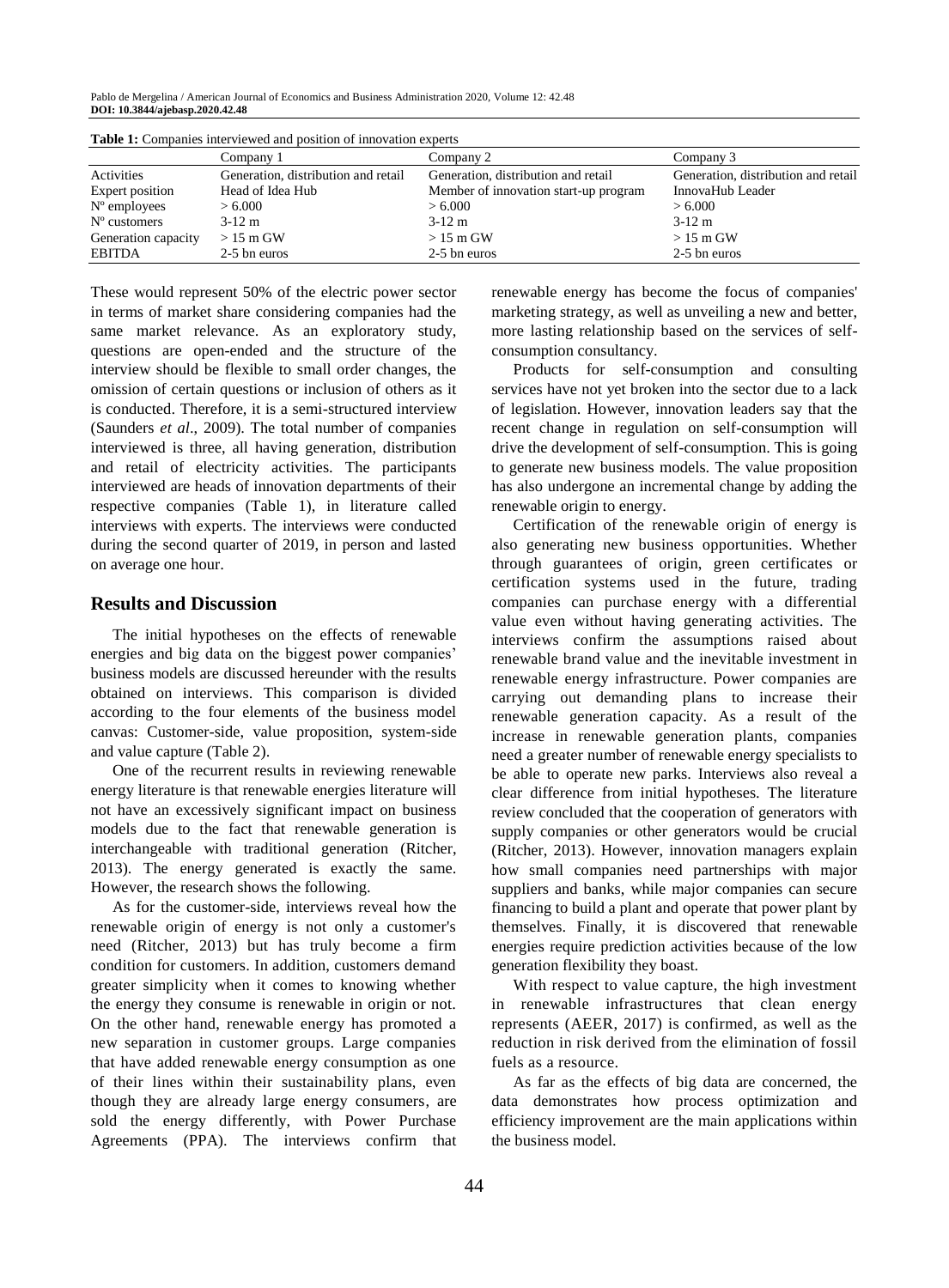Table 2: Initial hypotheses without empirical support (in red), results not formulated in the hypothesis (in green) and empirically corroborated hypotheses (in black) on the effects of renewable energies and big data on the business models of Spanish biggest energy power companies<sup>(in superscript the appropriate references and interviews where they have appeared)</sup>

|                                        | Customer-side                                                                                                                                                                                                                                                                                                                                                               | Value proposition                                                                                                                                                                         | System-side                                                                                                                                                                                                                                                                                                                                                                                                      | Value capture                                                                                                                                                                                                                        |
|----------------------------------------|-----------------------------------------------------------------------------------------------------------------------------------------------------------------------------------------------------------------------------------------------------------------------------------------------------------------------------------------------------------------------------|-------------------------------------------------------------------------------------------------------------------------------------------------------------------------------------------|------------------------------------------------------------------------------------------------------------------------------------------------------------------------------------------------------------------------------------------------------------------------------------------------------------------------------------------------------------------------------------------------------------------|--------------------------------------------------------------------------------------------------------------------------------------------------------------------------------------------------------------------------------------|
| Renewable<br>energy<br><b>Big Data</b> | <b>r</b> renewable necessity <sup>(9)</sup><br>requirement <sup>(ABC)</sup><br>$\blacksquare$ PPA <sup>(B)</sup><br>$\blacksquare$ marketing strategy <sup>(9,11,13)</sup> (AB)<br>$\blacksquare$ need of simplicity <sup>(AC)</sup><br>$\blacksquare$ consulting services <sup>(9)</sup> ,<br>lasting relationship $^{(A)}$<br>$\blacksquare$ custom rates <sup>(AB)</sup> | <b>renewable energy</b> <sup>(9,11,13)</sup> (ABC)<br>$\blacksquare$ new products for self-<br>consumption <sup>(9,11)</sup><br>$\blacksquare$ new digital products <sup>(13,15,17)</sup> | renewable image <sup><math>(9,10,11,13)</math></sup> (ABC)<br>■ guarantees and certificates<br>of origin $(13)$ (AB)<br><b>n</b> renewable infrastructure <sup>(9,10)</sup> (ABC)<br>$\blacksquare$ human resources <sup>(ABC)</sup><br>$\blacksquare$ requires prediction activities <sup>(ABC)</sup><br>cooperation with generators $(9)$<br><b>asset digitization</b> <sup>(<math>\overline{BC}</math>)</sup> | $\blacksquare$ infrastructure<br>investment $(9,10,19)$ (BC)<br><b>generation</b> cost increase <sup>(B)</sup><br>$\blacksquare$ risk reduction <sup>(9,10)</sup> (BC)<br>$\blacksquare$ investment on digitization <sup>(ABC)</sup> |
|                                        | $\blacksquare$ simplicity <sup>(AC)</sup><br>$\blacksquare$ customer knowledge <sup>(AB)</sup><br><b>u</b> customer retention <sup><math>(AB)</math></sup><br>$\blacksquare$ digital channels <sup>(15,16)</sup> (ABC)<br>$\blacksquare$ new <sup>(14,15)</sup> , better <sup>(ABC)</sup><br>customer relationship                                                          |                                                                                                                                                                                           | $\blacksquare$ information source <sup>(14,15,16)</sup> (AB)<br>$\blacksquare$ analysis and experimentation <sup>(14)</sup><br><b>process optimization</b> <sup><math>(14,15)</math></sup> $(C)$<br>$\blacksquare$ demand prediction <sup>(ABC)</sup><br>predictive maintenance <sup>(ABC)</sup>                                                                                                                 | $\Box$ cost reduction <sup>(14,15)</sup><br><b>Deter sales</b> <sup>(B)</sup>                                                                                                                                                        |

New techniques for analyzing large amounts of data allow companies to have a deeper knowledge of customers. This innovation source is materialized in personalized rates for each consumer within each customer segment satisfying the simplicity demanded by customers. This use of big data is not particular to the electricity sector; indeed, it is being implemented in all business models of any industry. In addition, big data encourages the establishment of digital channels as a communication channel since all information obtained from customers is processed. This knowledge of the customer along with digital channels and big data, which represent an accessible and direct communication channel, culminates in a better relationship with the customer by being able to offer a greater amount information in a simpler way, such as their consumption. Moreover, greater knowledge of the customer is used in specific customer retention activities. Big data makes it possible to anticipate customer behavior and offer them a personalized value proposition.

Big data also promotes the development of new digital products, which represent a virtually inexhaustible source of data about customers or the network, in its application to smart grids.

Regarding the system-side, the initial assumptions indicated that big data represents an increasingly fundamental resource for companies: Information (Bughin *et al*., 2010). The analysis of large amounts of data is used as support in decision-making and as a tool for process optimization. Interviews reveal that power companies implement big data both in demand prediction activities such as operating activities and predictive maintenance. Big data is, in short, a source of efficiency improvement and process optimization.

In terms of value capture, the digitization of assets and activities is a capital investment. Predicting energy generation and demand makes it easier for companies to predict market behavior and thus better adapt their generation to market needs. As a result, companies can reduce their operational risk, resulting

in lower costs. Besides, predictive maintenance reduces business model costs.

## *Radical and Incremental Changes*

Electricity supply is a business that serves every group in society, from citizens and households, businesses and industry to special supply institutions. Renewable energy and, in particular, the consumer renewable energy requirement has enabled new segmentation of customers as they require guaranteed energy of renewable origin or not. This incremental change in customer groups is increased by data analysis techniques, allowing for more customized rates based on different customer groups.

As for value proposition, while electricity undergoes an incremental change, there are two radical changes when two new product groups appear: Those for self-sufficiency and self-consumption and new digital products.

Regarding channels, big data drives the use of the Internet, social networks and other digital channels as a means of communication with customers mainly because these digital channels represent a source of information for the company. Alongside this, other incremental changes are due to the fact that the analysis of large amounts of data allows companies to simplify the information provided to customers, as well as deepen the knowledge of them and improve customer retention activities. On the other hand, renewable energies have become the central theme of advertising activities. Similarly, a new activity has arisen for customer relations: Consulting services for self-sufficiency.

Companies' revenue streams have been slightly affected by renewable energy and big data. Customer segments that require renewable energy are willing to pay a little more for the energy supplied to them. Also, big data allows to optimize the purchase and sale of energy in the market.

In terms of key resources, companies' human resources have been increased as they need renewable energy experts and expert big data analysts. In terms of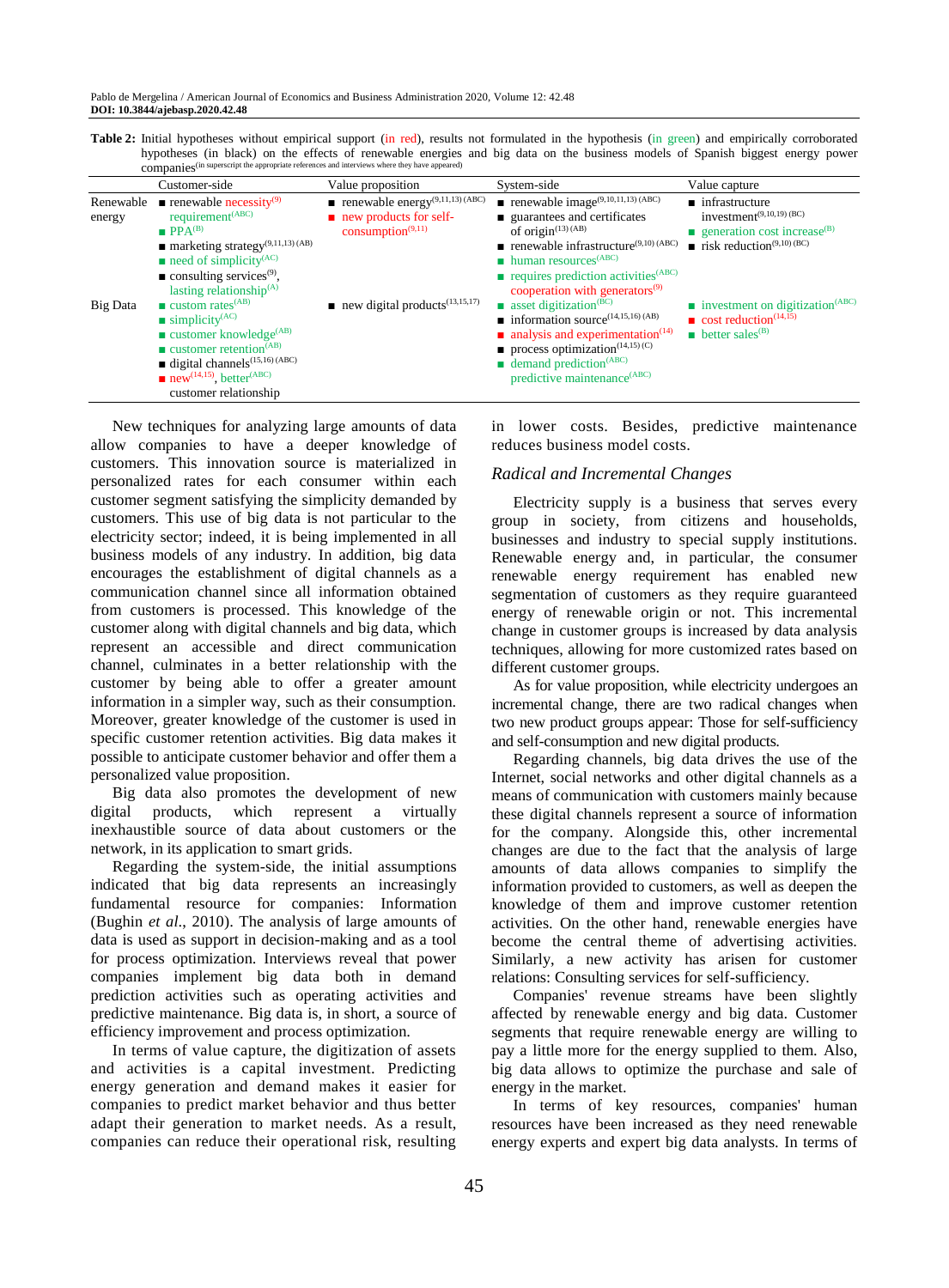infrastructure, power plants are still needed, however, these are now renewable. In addition, a process of digitalization of infrastructures and assets is underway to optimize processes and improve efficiencies across all parts of the business. Generation physical resources such as fossil fuels have been gradually replaced by new natural resources, which cannot be controlled. Guarantees and certificates of origin take on a fundamental role in the business model by appearing as a new intangible resource necessary for the value proposition. Big data, on the other hand, enables companies to exploit the information resource with much higher performance than before. Finally, renewable brand value is a fundamental intangible resource, being a radical change in the model.

Regarding the key activities of the companies no radical changes are perceived, but that the activities of operation, maintenance and R+D+i notice incremental changes. Renewable energies mean less controllability of operating activities, which is mitigated by the generation and demand prediction activities optimized by big data. Analyzing large amounts of data allows predictive maintenance of infrastructures and assets.

Among the main partners of the companies, the market operator and the single carrier acquire greater importance, due to the lower controllability of renewable generation and the consequent greater difficulty in matching the supply and demand of electricity in the system. Besides, two new partners appear: the large companies that agree to the power supply (PPA) and in the years to come the load aggregators.

Finally, with respect to the cost structure of the business model, the same items continue to exist, although they are increased or decreased by renewable energies and big data. Renewable energies mean a reduction in the costs of generation resources and an increase in operating costs and investment in renewable infrastructures. In terms of risk, although this is diminished by the independence of fossil fuels, it is also increased due to the meteorological dependence on renewable generation. Big data means a reduction in operating costs, maintenance costs and risk due to prediction, as well as an increase in investment in the digitalization of infrastructures and assets.

All these changes that renewable energies and big data have generated in the business models and that have been described in the previous lines have been reflected in a business model canvas. In this way, Figure 2 shows the common business model of the companies interviewed. The effects that renewable energies and big data have had on the model have been added in green and blue colors, respectively. Radical changes have been indicated with completely new words and incremental changes have been indicated with arrows according to whether they have given greater or lesser importance to the parts of the model that already existed previously.

## *Similarities and Differences*

Renewable energies, like big data, have allowed for greater segmentation of customers. Moreover, a new client has emerged due to renewable energies: PPAs; as well as in the future big data will result in a new customer: Aggregators.

Both renewable energy and big data have given rise to two new types of products: Products for selfconsumption and digital products, respectively. It should be noted that while the renewable origin does imply an incremental improvement of electricity, big data does not entail any improvement of the product offered.

As for the channels, it should be noted that none of these sources of innovation changes or modifies the transport of electricity, which continues to be through single carrier and distribution companies by transformation stations, transport lines, distribution lines and auxiliary centers.

Both achieve a better relationship with the customer, who is given more information in a simpler way, either about their consumption or on issues related to selfsufficiency.

On the other hand, while renewable energies can be used to arouse greater interest in customers and attract them, information analysis techniques can be used to gain a deeper understanding of their behavior. In other words, they're complementary.

In terms of revenue streams, both renewable energy and big data materialize in higher revenues due to better retail and better sales on the market, respectively.

Several similarities can be found with regard to the resources required for the business model. Human resources demanded by both renewable energy and big data are more specialized profiles. Similarly, within the necessary infrastructures, renewable assets and digitization are becoming increasingly relevant within the model. In terms of generation resources, there is a replacement of fossil fuels with information. Renewable plants do not require oil, natural gas or coal. However, the higher the percentage of renewable energy the more information is needed as a resource to anticipate electricity generation and demand. Ultimately, renewable energies have created an increasingly differentiating intangible resource: The renewable brand value. In a hypothetical renewable future where most companies are renewable, will the level of digitalization be the value of a differentiating brand?

The effects of renewable energy and big data in operation are complementary again. While renewable energy reduces generation controllability, data-intensive analysis techniques fill the need for high levels of controllability by predicting energy generation and consumption. Both renewable energy and big data are part of the innovation lines of power companies and new projects are developed based on them.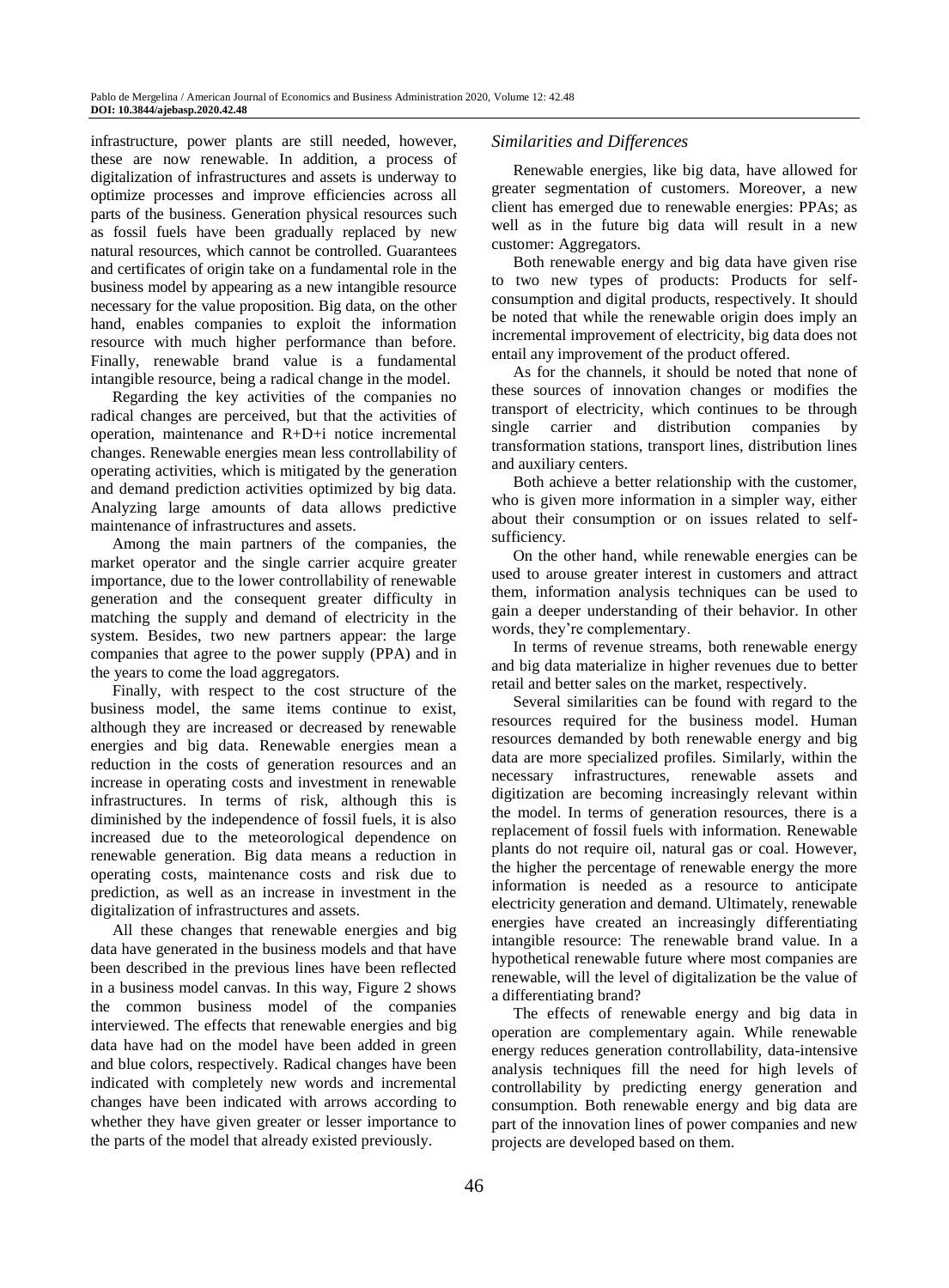Pablo de Mergelina / American Journal of Economics and Business Administration 2020, Volume 12: 42.48 **DOI: 10.3844/ajebasp.2020.42.48**



**Fig. 2:** Business model canvas on the effects of renewable energies (in green) and big data (in blue) on the business models of electricity companies in Spain; Source: Authors

In terms of cost, the implementation of both sources of innovation represents an extraordinary capital investment.

In general, it should be appreciated that the sector, as well as companies, are not radically affected by these sources of innovation. Value proposition, physical distribution channels of energy, revenue structure and cost structure (the latter two in terms of the purchase and sale of electricity on the market, distribution and shareholders) are virtually unaffected renewable energy and big data. In addition, the customers to whom energy is supplied are the same, the entire society as a whole and the activities of the companies are also the same. In short, the essential functioning of the electricity sector remains the same, especially the functioning of the market and the transport and distribution of energy. Simply change or improve the processes to perform the different activities, either with new resources or to seek for different interactions with customers.

## **Conclusion**

Exuberant demand for renewable energy by customers, among other things, has meant the investment of electricity companies in renewable infrastructure to increase their renewable generation capacity. Certification methods have also been developed to guarantee consumers the renewable origin of the energy supplied to them.

As for big data, this has been discovered as a fundamental element in process optimization that facilitates the prediction of the generation and demand of electricity and predictive maintenance, with its corresponding effect on the company's cost structure. Similarly, new data analysis techniques have enabled the particularization of products as customized tariffs.

Two main findings of the investigation are as follows. Firstly, renewable energies together with big data has meant replacing traditional generation resources with information resources. The higher the percentage of renewable energy the less fossil fuels will be needed, among others and the more essential the resource of information will be to predict electricity generation and consumption. Secondly, it has been proven that both sources of innovation do not yet imply a change in the functioning of the electricity sector, especially in the market, transport and distribution of electrical energy.

In addition, renewable energies and big data are the origins of new business models and new markets beyond the traditional model of electricity supply. Renewable sources are the core of the self-supply market that houses products such as photovoltaic panels for households and associated consulting services. On the other hand, big data facilitates the addition of digital products as part of business models, as these are a key source of information.

# **Future Guidelines**

Thanks to this study, the most relevant effects of renewable energies and Big Data on the business models of companies in the electricity sector have been determined. Following the natural evolution of the research, the future lines of research are proposed below: